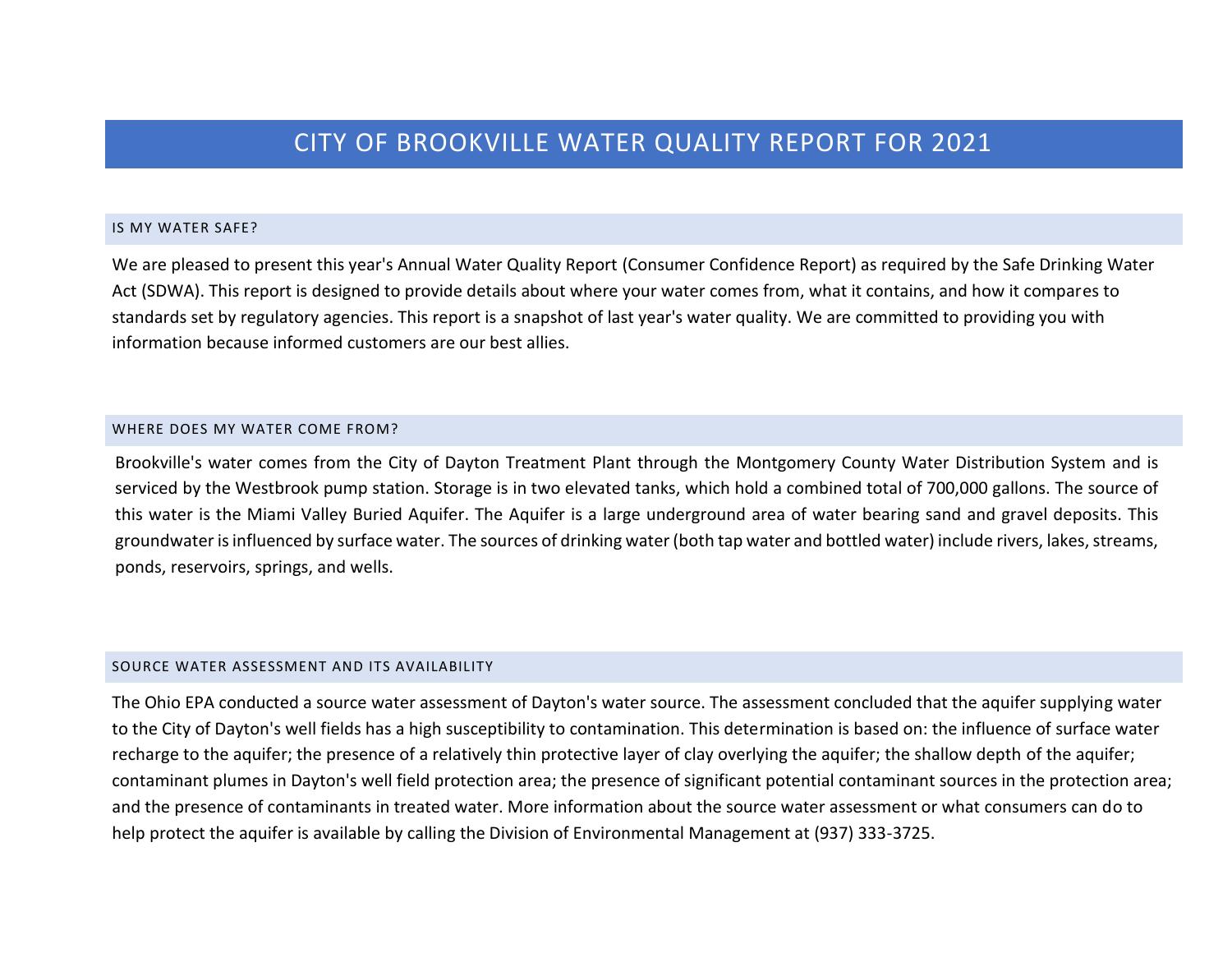#### WHY ARE THERE CONTAMINANTS IN MY DRINKING WATER?

Drinking water, including bottled water, may reasonably be expected to contain at least small amounts of some contaminants. The presence of contaminants does not necessarily indicate that water poses a health risk. More information about contaminants and potential health effects can be obtained by calling the Environmental Protection Agency's (EPA) Safe Drinking Water Hotline (800-426-4791). The sources of drinking water (both tap water and bottled water) include rivers, lakes, streams, ponds, reservoirs, springs, and wells. As water travels over the surface of the land or through the ground, it dissolves naturally occurring minerals and, in some cases, radioactive material, and can pick up substances resulting from the presence of animals or from human activity: microbial contaminants, such as viruses and bacteria, that may come from sewage treatment plants, septic systems, agricultural livestock operations, and wildlife; inorganic contaminants, such as salts and metals, which can be naturally occurring or result from urban stormwater runoff, industrial, or domestic wastewater discharges, oil and gas production, mining, or farming; pesticides and herbicides, which may come from a variety of sources such as agriculture, urban stormwater runoff, and residential uses; organic Chemical Contaminants, including synthetic and volatile organic chemicals, which are byproducts of industrial processes and petroleum production, and can also come from gas stations, urban stormwater runoff, and septic systems; and radioactive contaminants, which can be naturally occurring or be the result of oil and gas production and mining activities. In order to ensure that tap water is safe to drink, EPA prescribes regulations that limit the amount of certain contaminants in water provided by public water systems. Food and Drug Administration (FDA) regulations establish limits for contaminants in bottled water which must provide the same protection for public health.

#### DO I NEED TO TAKE SPECIAL PRECAUTIONS?

Some people may be more vulnerable to contaminants in drinking water than the general population. Immuno-compromised persons such as persons with cancer undergoing chemotherapy, persons who have undergone organ transplants, people with HIV/AIDS or other immune system disorders, some elderly, and infants can be particularly at risk from infections. These people should seek advice about drinking water from their health care providers. EPA/Centers for Disease Control (CDC) guidelines on appropriate means to lessen the risk of infection by Cryptosporidium and other microbial contaminants are available from the Safe Water Drinking Hotline (800-426-4791).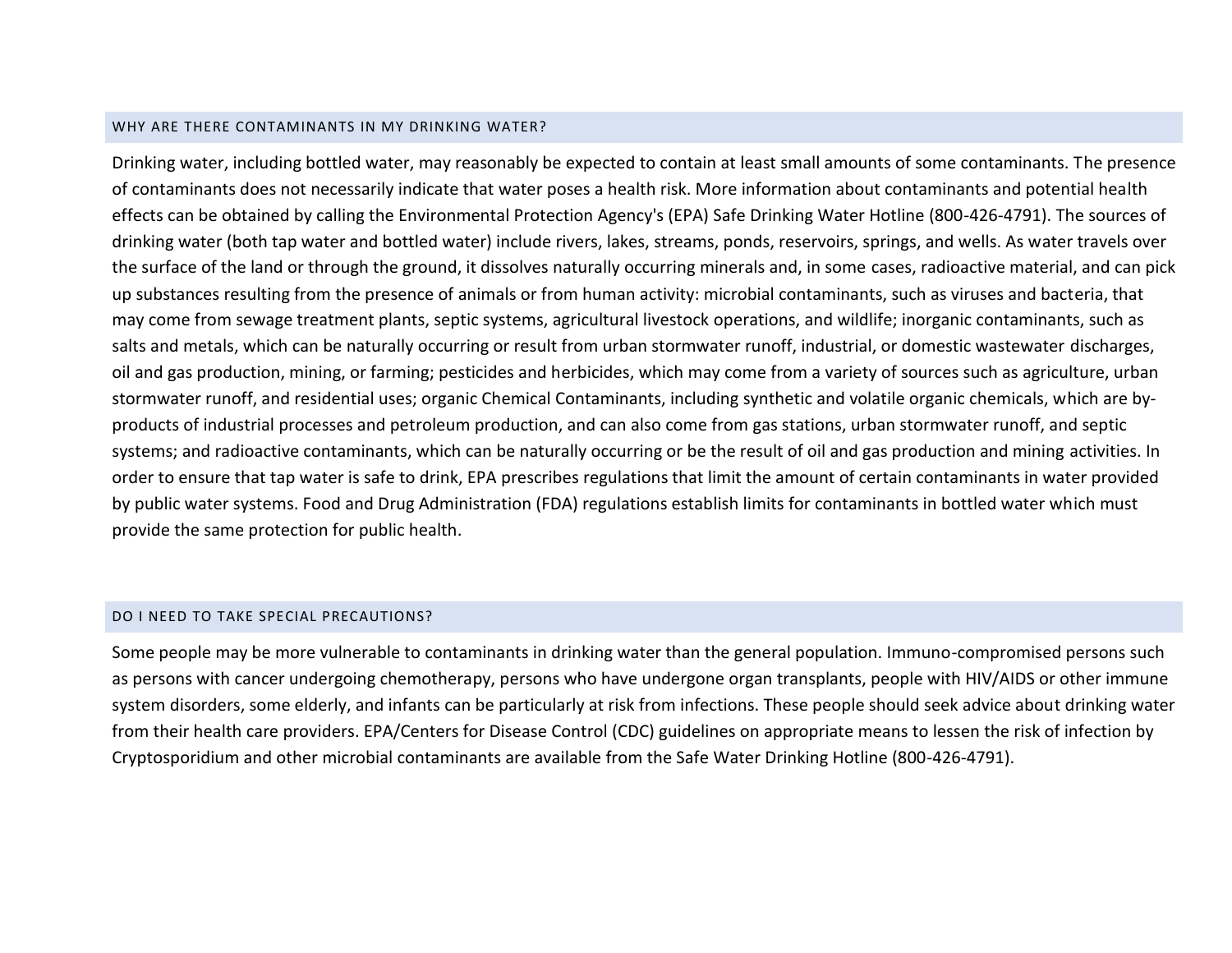### ADDITIONAL INFORMATION FOR LEAD

If present, elevated levels of lead can cause serious health problems, especially for pregnant women and young children. Lead in drinking water is primarily from materials and components associated with service lines and home plumbing. City of Brookville is responsible for providing high quality drinking water, but cannot control the variety of materials used in plumbing components. When your water has been sitting for several hours, you can minimize the potential for lead exposure by flushing your tap for 30 seconds to 2 minutes before using water for drinking or cooking. If you are concerned about lead in your water, you may wish to have your water tested. Information on lead in drinking water, testing methods, and steps you can take to minimize exposure is available from the Safe Drinking Water Hotline or at [http://www.epa.gov/safewater/lead.](http://www.epa.gov/safewater/lead)

### HOW CAN I GET INVOLVED?

If you would like to participate in decisions that affect drinking water quality, please contact the City of Dayton Water Department for information on Water Board or City/Council Meetings at 937-333-6030.

### WATER CONSERVATION TIPS

Did you know that the average U.S. household uses approximately 400 gallons of water per day or 100 gallons per person per day? Luckily, there are many low-cost and no-cost ways to conserve water. Small changes can make a big difference - try one today and soon it will become second nature.

- Take short showers. A 5-minute shower uses 4 to 5 gallons of water compared to up to 50 gallons for a bath.
- Shut off water while brushing your teeth, washing your hair and shaving and save up to 500 gallons a month.
- Use a water-efficient showerhead. They're inexpensive, easy to install, and can save you up to 750 gallons a month.
- Run your clothes washer and dishwasher only when they are full. You can save up to 1,000 gallons a month.
- Water plants only when necessary.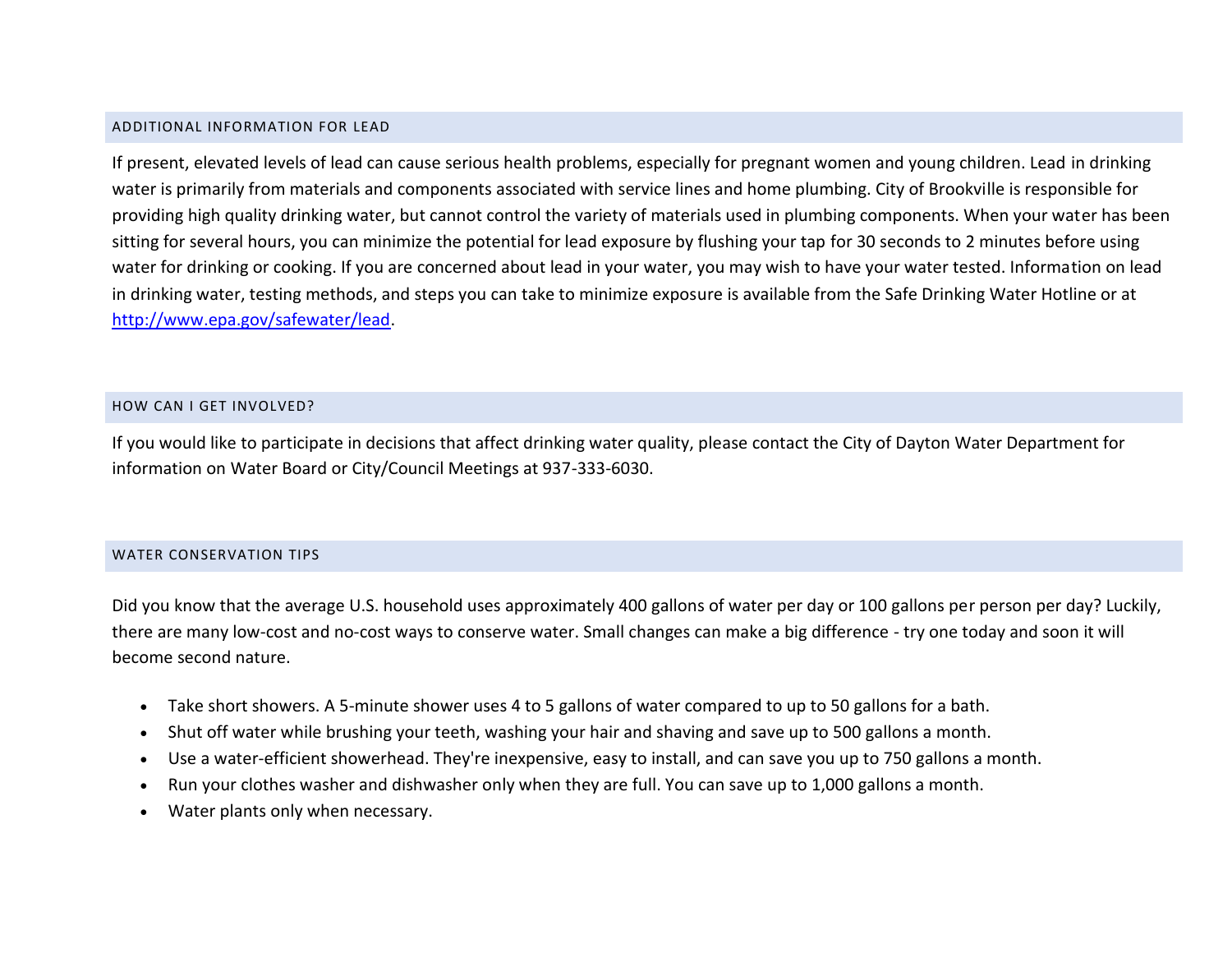- Fix leaky toilets and faucets. Faucet washers are inexpensive and take only a few minutes to replace. To check your toilet for a leak, place a few drops of food coloring in the tank and wait. If it seeps into the toilet bowl without flushing, you have a leak. Fixing it or replacing it with a new, more efficient model can save up to 1,000 gallons a month.
- Adjust sprinklers so only your lawn is watered. Apply water only as fast as the soil can absorb it and during the cooler parts of the day to reduce evaporation.
- Teach your kids about water conservation to ensure a future generation that uses water wisely. Make it a family effort to reduce next month's water bill!
- Visi[t www.epa.gov/watersense](http://www.epa.gov/watersense) for more information.

### CROSS CONNECTION CONTROL SURVEY

The purpose of this survey is to determine whether a cross-connection may exist at your home or business. A cross connection is an unprotected or improper connection to a public water distribution system that may cause contamination or pollution to enter the system. We are responsible for enforcing cross-connection control regulations and insuring that no contaminants can, under any flow conditions, enter the distribution system. If you have any of the devices listed below please contact us so that we can discuss the issue, and if needed, survey your connection and assist you in isolating it if that is necessary.

- Boiler/ Radiant heater (water heaters not included)
- Underground lawn sprinkler system
- Pool or hot tub (whirlpool tubs not included)
- Additional source(s) of water on the property
- Decorative pond
- Watering trough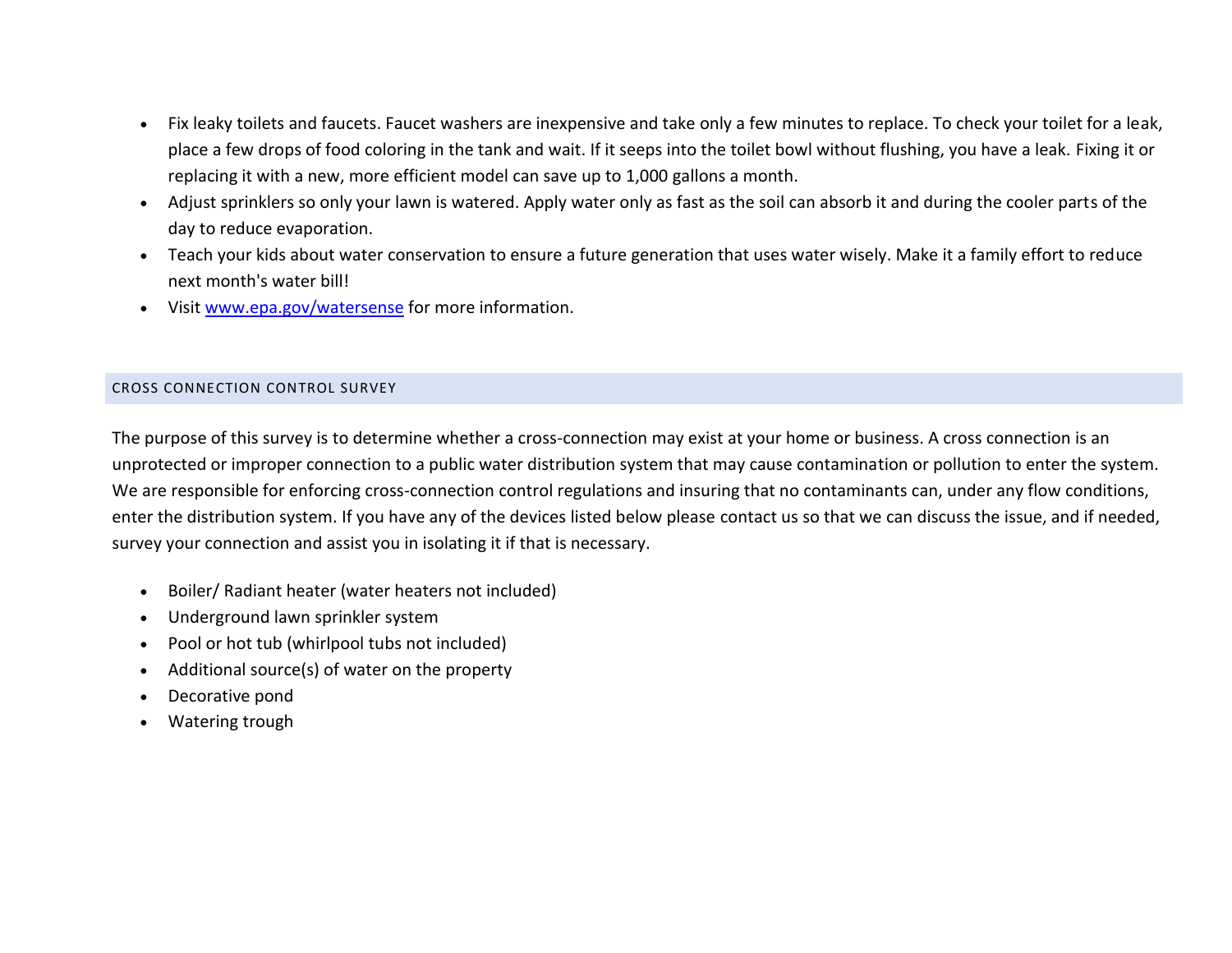### SOURCE WATER PROTECTION TIPS

Protection of drinking water is everyone's responsibility. You can help protect your community's drinking water source in several ways:

- Eliminate excess use of lawn and garden fertilizers and pesticides they contain hazardous chemicals that can reach your drinking water source.
- Pick up after your pets.
- If you have your own septic system, properly maintain your system to reduce leaching to water sources or consider connecting to a public water system.
- Dispose of chemicals properly; take used motor oil to a recycling center.
- Volunteer in your community. Find a watershed or wellhead protection organization in your community and volunteer to help. If there are no active groups, consider starting one. Use EPA's Adopt Your Watershed to locate groups in your community, or visit the Watershed Information Network's How to Start a Watershed Team.
- Organize a storm drain stenciling project with your local government or water supplier. Stencil a message next to the street drain reminding people "Dump No Waste - Drains to River" or "Protect Your Water." Produce and distribute a flyer for households to remind residents that storm drains dump directly into your local water body.

### WATER QUALITY DATA TABLE

In order to ensure that tap water is safe to drink, EPA prescribes regulations which limit the amount of contaminants in water provided by public water systems. The table below lists all of the drinking water contaminants that we detected during the calendar year of this report. Although many more contaminants were tested, only those substances listed below were found in your water. All sources of drinking water contain some naturally occurring contaminants. At low levels, these substances are generally not harmful in our drinking water. Removing all contaminants would be extremely expensive, and in most cases, would not provide increased protection of public health. A few naturally occurring minerals may actually improve the taste of drinking water and have nutritional value at low levels. Unless otherwise noted, the data presented in this table is from testing done in the calendar year of the report. The EPA or the State requires us to monitor for certain contaminants less than once per year because the concentrations of these contaminants do not vary significantly from year to year, or the system is not considered vulnerable to this type of contamination. As such, some of our data, though representative, may be more than one year old. In this table you will find terms and abbreviations that might not be familiar to you. To help you better understand these terms, we have provided the definitions below the table.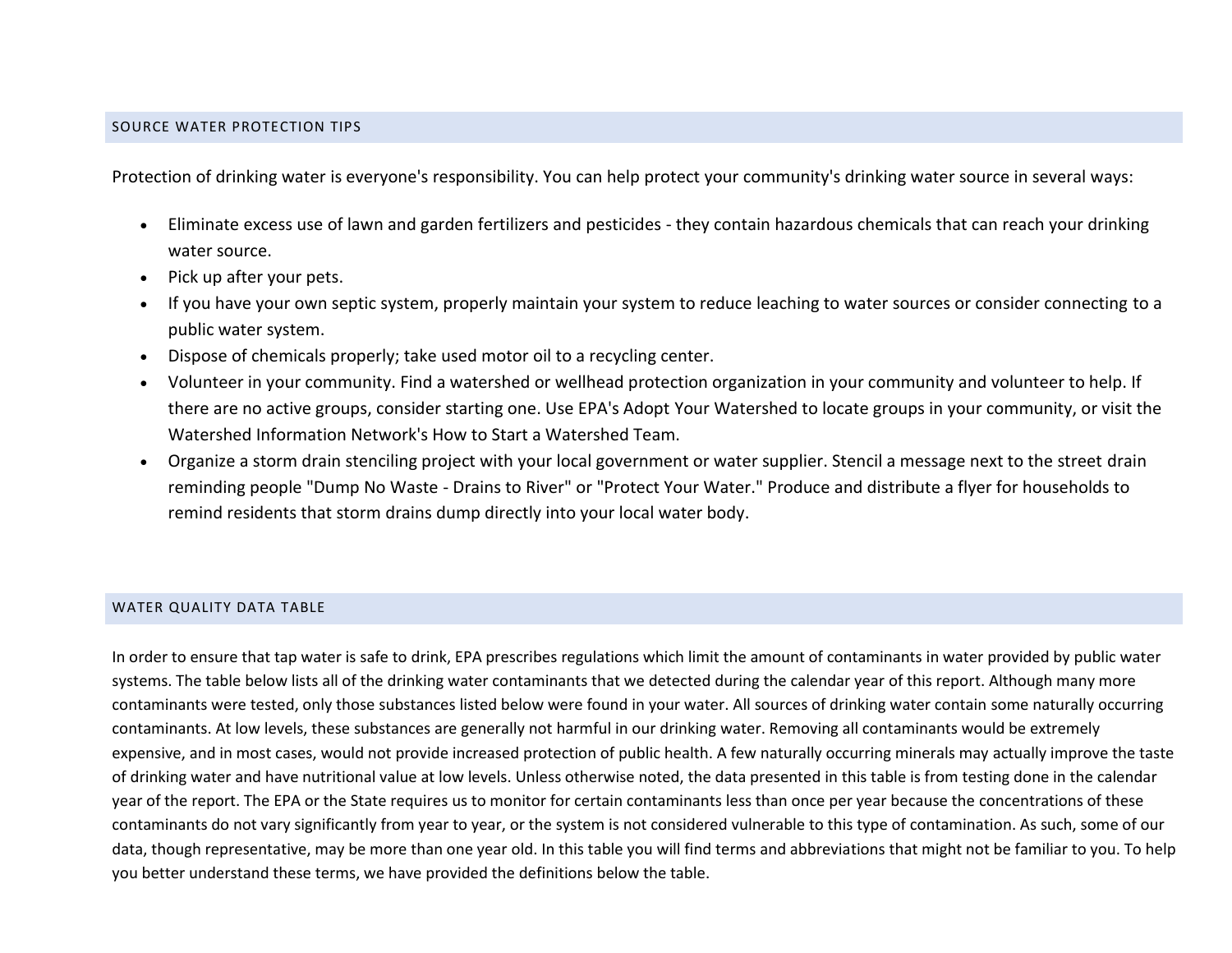| <b>Contaminants</b>                                                                                               |              | <b>MCLG</b>               | MCL,<br>TT, or |                            |                                            | Range |                             |      |                                                                         |                  |                                           |  |
|-------------------------------------------------------------------------------------------------------------------|--------------|---------------------------|----------------|----------------------------|--------------------------------------------|-------|-----------------------------|------|-------------------------------------------------------------------------|------------------|-------------------------------------------|--|
|                                                                                                                   |              | <b>or</b><br><b>MRDLG</b> |                | <b>MRDL</b>                | <b>Detect In</b><br><b>Your Water</b>      |       | High                        |      | <b>Sample</b><br><b>Date</b>                                            | <b>Violation</b> | <b>Typical Source</b>                     |  |
| <b>Disinfectants &amp; Disinfection By-Products</b>                                                               |              |                           |                |                            |                                            |       |                             |      |                                                                         |                  |                                           |  |
| (There is convincing evidence that addition of a disinfectant is necessary for control of microbial contaminants) |              |                           |                |                            |                                            |       |                             |      |                                                                         |                  |                                           |  |
| Chlorine (as Cl2) (ppm)                                                                                           |              | $\overline{4}$            |                | .93                        |                                            | .37   | .93                         | 2021 |                                                                         | <b>No</b>        | Water additive used to control microbes   |  |
| Haloacetic Acids (HAA5) (ppb)                                                                                     |              | <b>NA</b><br>60           |                | 9.3                        |                                            | 7.8   | 9.3                         | 2021 |                                                                         | <b>No</b>        | By-product of drinking water chlorination |  |
| <b>TTHMs</b> [Total Trihalomethanes] (ppb)                                                                        |              | <b>NA</b>                 |                | 49.2                       |                                            | 35.8  | 49.2                        | 2021 |                                                                         | <b>No</b>        | By-product of drinking water disinfection |  |
| <b>Contaminants</b>                                                                                               |              |                           | MCLG AL Water  | Your Sample<br><b>Date</b> | # Samples<br><b>Exceeding</b><br><b>AL</b> |       | <b>Exceeds</b><br><b>AL</b> |      | <b>Typical Source</b>                                                   |                  |                                           |  |
| <b>Inorganic Contaminants</b>                                                                                     |              |                           |                |                            |                                            |       |                             |      |                                                                         |                  |                                           |  |
| Copper - action level at consumer taps<br>$\mathsf{ppm}$                                                          | 1.3          | 1.3                       | .04            | 2021                       | $\overline{0}$                             |       | <b>No</b>                   |      | Corrosion of household plumbing systems; Erosion of natural<br>deposits |                  |                                           |  |
| Lead - action level at consumer taps (ppb)                                                                        | $\mathbf{0}$ | 15                        | 1.7            | 2021                       | $\mathbf{0}$                               |       | <b>No</b>                   |      | Corrosion of household plumbing systems; Erosion of natural<br>deposits |                  |                                           |  |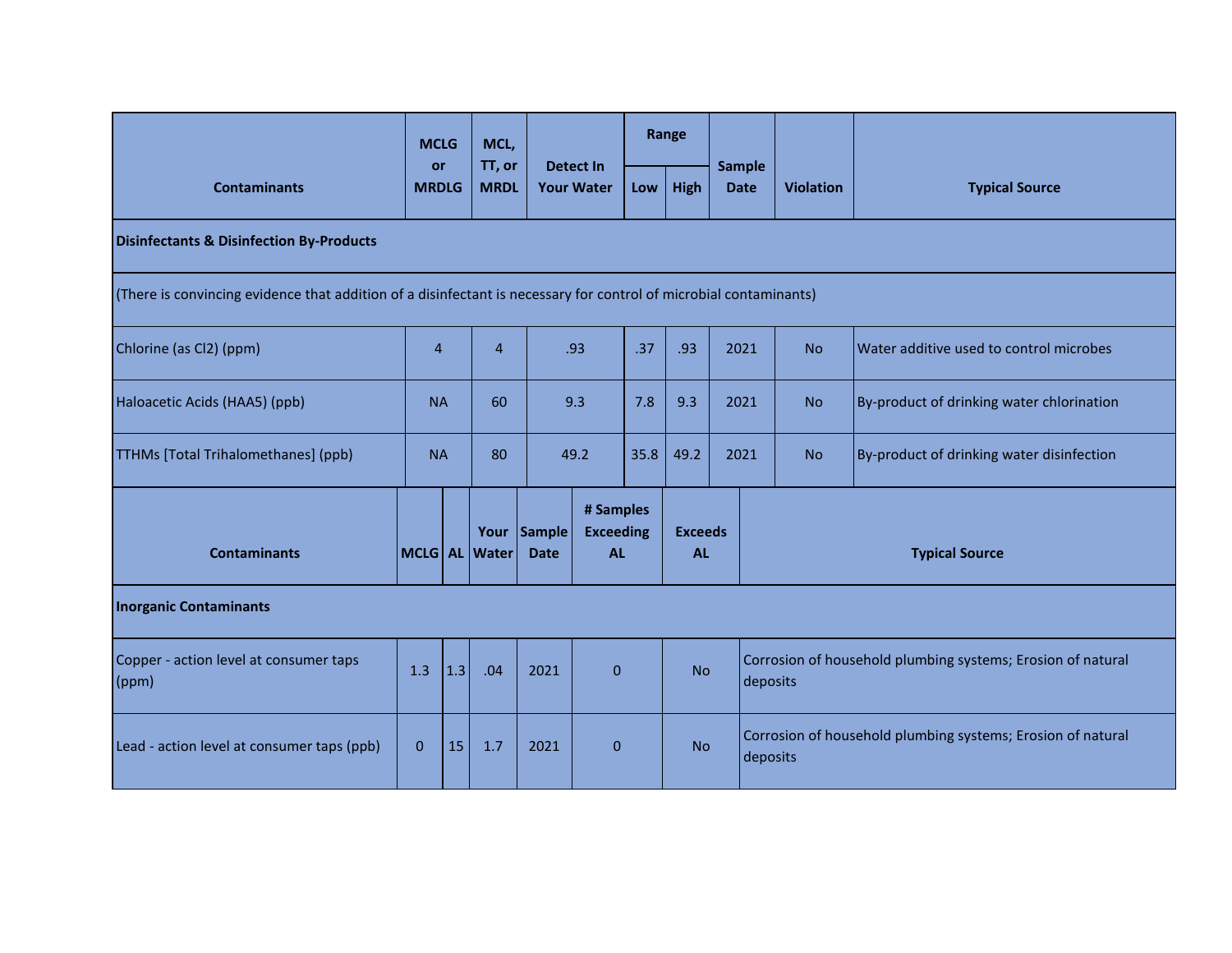| <b>Unit Descriptions</b> |                                                        |  |  |  |  |  |  |  |
|--------------------------|--------------------------------------------------------|--|--|--|--|--|--|--|
| <b>Term</b>              | <b>Definition</b>                                      |  |  |  |  |  |  |  |
| ppm                      | ppm: parts per million, or milligrams per liter (mg/L) |  |  |  |  |  |  |  |
| ppb                      | ppb: parts per billion, or micrograms per liter (µg/L) |  |  |  |  |  |  |  |
| <b>NA</b>                | NA: not applicable                                     |  |  |  |  |  |  |  |
| <b>ND</b>                | ND: Not detected                                       |  |  |  |  |  |  |  |
| <b>NR</b>                | NR: Monitoring not required, but recommended.          |  |  |  |  |  |  |  |

| <b>Important Drinking Water Definitions</b> |                                                                                                                                                                                                        |  |  |  |  |  |  |  |  |
|---------------------------------------------|--------------------------------------------------------------------------------------------------------------------------------------------------------------------------------------------------------|--|--|--|--|--|--|--|--|
| <b>Term</b>                                 | <b>Definition</b>                                                                                                                                                                                      |  |  |  |  |  |  |  |  |
| <b>MCLG</b>                                 | MCLG: Maximum Contaminant Level Goal: The level of a contaminant in drinking water below which there is no known or expected risk to health.<br>MCLGs allow for a margin of safety.                    |  |  |  |  |  |  |  |  |
| <b>MCL</b>                                  | MCL: Maximum Contaminant Level: The highest level of a contaminant that is allowed in drinking water. MCLs are set as close to the MCLGs as<br>feasible using the best available treatment technology. |  |  |  |  |  |  |  |  |
| TT                                          | TT: Treatment Technique: A required process intended to reduce the level of a contaminant in drinking water.                                                                                           |  |  |  |  |  |  |  |  |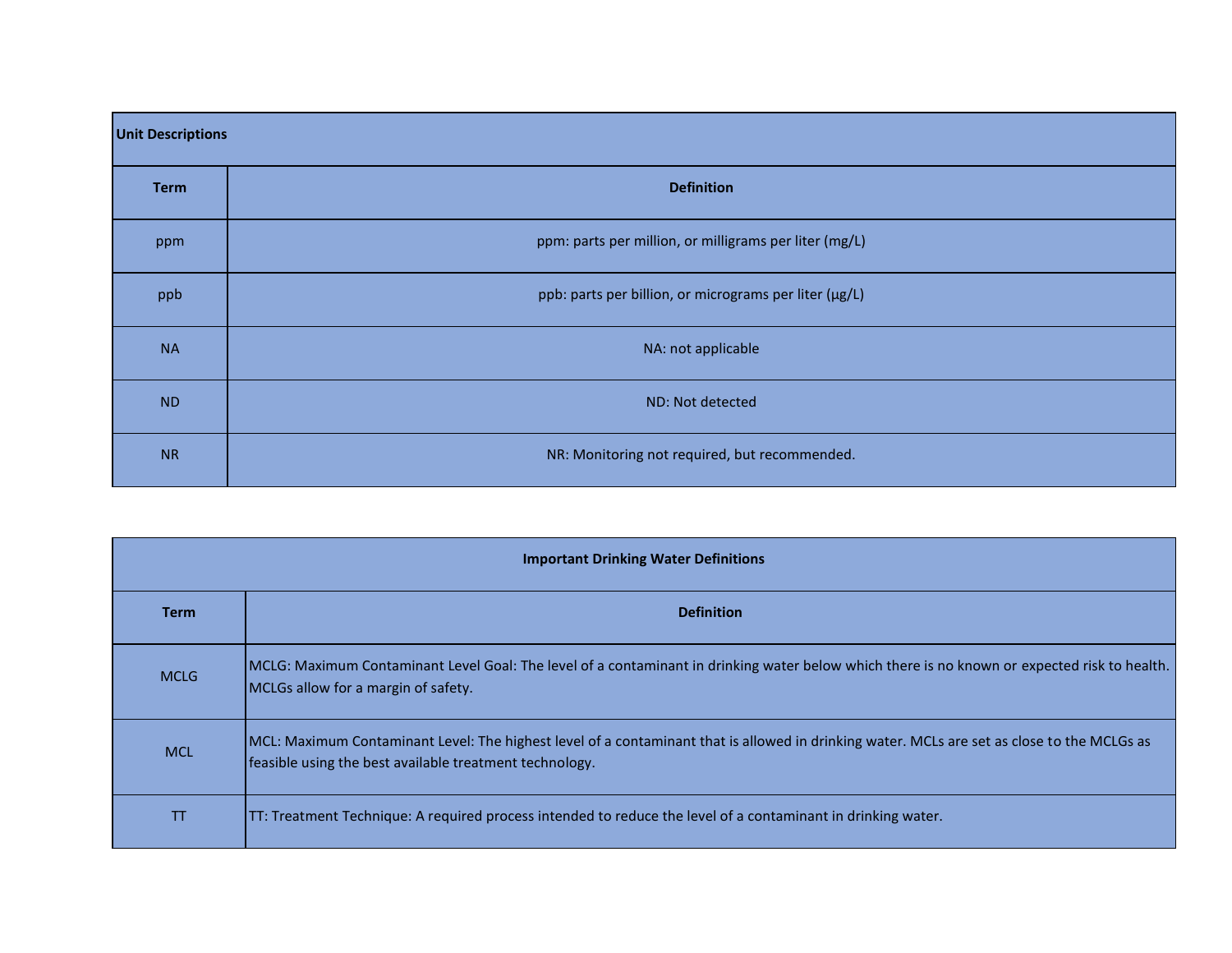|                             | <b>Important Drinking Water Definitions</b>                                                                                                                                                                                                                  |
|-----------------------------|--------------------------------------------------------------------------------------------------------------------------------------------------------------------------------------------------------------------------------------------------------------|
| <b>AL</b>                   | AL: Action Level: The concentration of a contaminant which, if exceeded, triggers treatment or other requirements which a water system must<br>follow.                                                                                                       |
| Variances and<br>Exemptions | Variances and Exemptions: State or EPA permission not to meet an MCL or a treatment technique under certain conditions.                                                                                                                                      |
| <b>MRDLG</b>                | MRDLG: Maximum residual disinfection level goal. The level of a drinking water disinfectant below which there is no known or expected risk to  <br>health. MRDLGs do not reflect the benefits of the use of disinfectants to control microbial contaminants. |
| <b>MRDL</b>                 | MRDL: Maximum residual disinfectant level. The highest level of a disinfectant allowed in drinking water. There is convincing evidence that<br>addition of a disinfectant is necessary for control of microbial contaminants.                                |
| <b>MNR</b>                  | MNR: Monitored Not Regulated                                                                                                                                                                                                                                 |
| <b>MPL</b>                  | MPL: State Assigned Maximum Permissible Level                                                                                                                                                                                                                |

## **For more information please contact:**

Chris Homan, Service Dept. Superintendent 301 Sycamore Street, Brookville, OH 45309 Phone: 937-833-2135

*The City of Brookville Department of Water had a current unconditional license in 2021 to operate our public water system.*